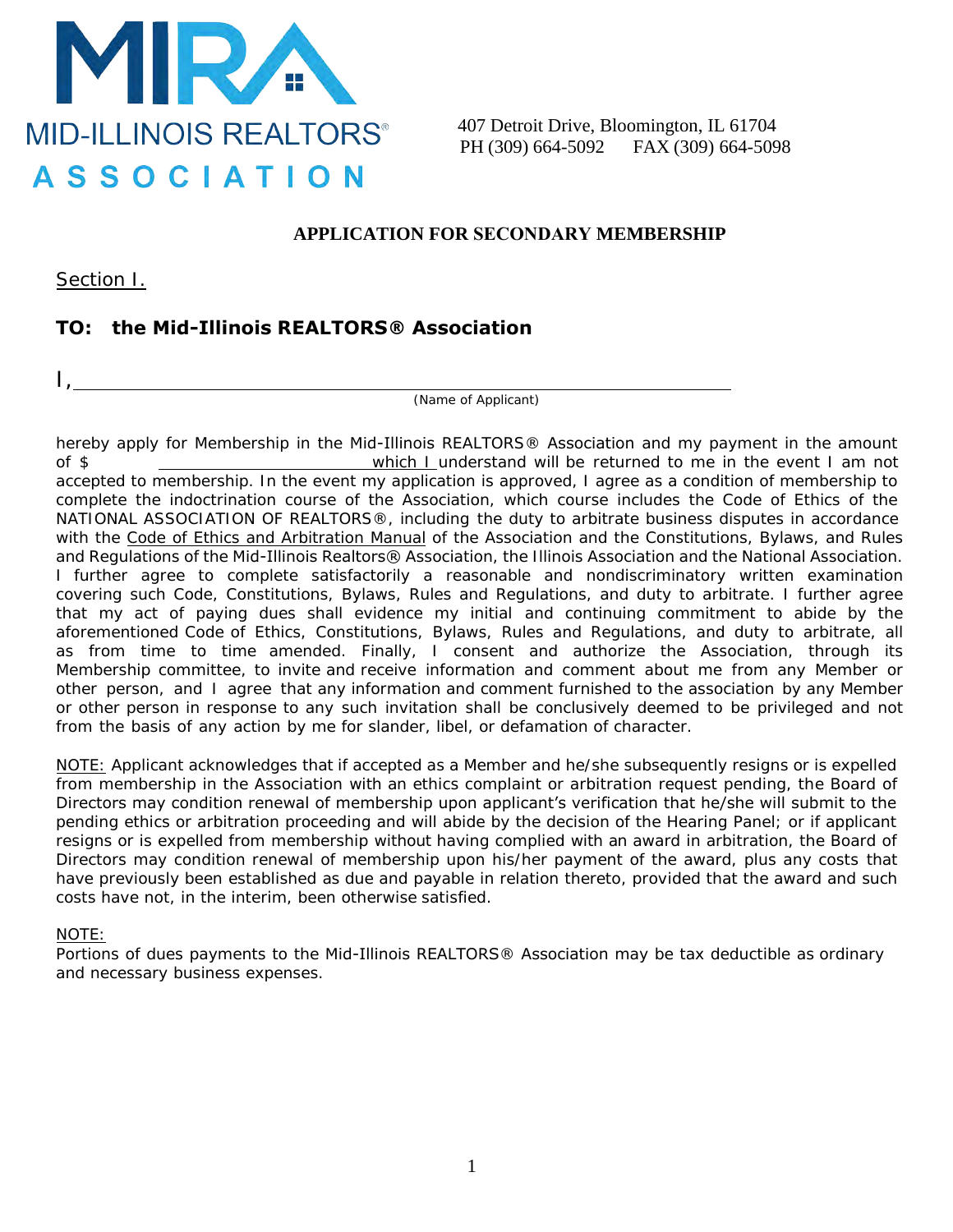| Name (as shown on your R.E. license)                                                                                                                                                                                                                                                       |                        | (as you want it to appear on the roster)                                                                                            |
|--------------------------------------------------------------------------------------------------------------------------------------------------------------------------------------------------------------------------------------------------------------------------------------------|------------------------|-------------------------------------------------------------------------------------------------------------------------------------|
|                                                                                                                                                                                                                                                                                            |                        |                                                                                                                                     |
|                                                                                                                                                                                                                                                                                            |                        |                                                                                                                                     |
|                                                                                                                                                                                                                                                                                            |                        |                                                                                                                                     |
|                                                                                                                                                                                                                                                                                            |                        |                                                                                                                                     |
|                                                                                                                                                                                                                                                                                            |                        |                                                                                                                                     |
|                                                                                                                                                                                                                                                                                            | $EXT #$ or DIRECT LINE |                                                                                                                                     |
| Home Phone___________________                                                                                                                                                                                                                                                              |                        |                                                                                                                                     |
|                                                                                                                                                                                                                                                                                            |                        |                                                                                                                                     |
|                                                                                                                                                                                                                                                                                            | (PERSONAL)             |                                                                                                                                     |
|                                                                                                                                                                                                                                                                                            |                        | <u> Louis Communication de la communication de la communication de la communication de la communication de la com</u><br>(BUSINESS) |
| Designated Realtor (Real Estate and Appraisal Firms)<br>Broker-Associate<br>_________Realtor-Agent<br>___________Appraiser<br>Licensed Assistant<br>Unlicensed Assistant<br>Office Staff<br><b>Chief Affiliate</b><br>How many Additional Affiliates?______________List their Names Below: |                        |                                                                                                                                     |
| Section II.                                                                                                                                                                                                                                                                                |                        | Designated Realtors (Brokers), Realtors, Licensed Assistants & Appraisers:                                                          |
| License $\#$ <sub>------</sub> ----<br>(No dashes or extra Zeros)                                                                                                                                                                                                                          |                        | State the names and title of all other principals, partners, or corporate officers of your firm:                                    |
|                                                                                                                                                                                                                                                                                            |                        |                                                                                                                                     |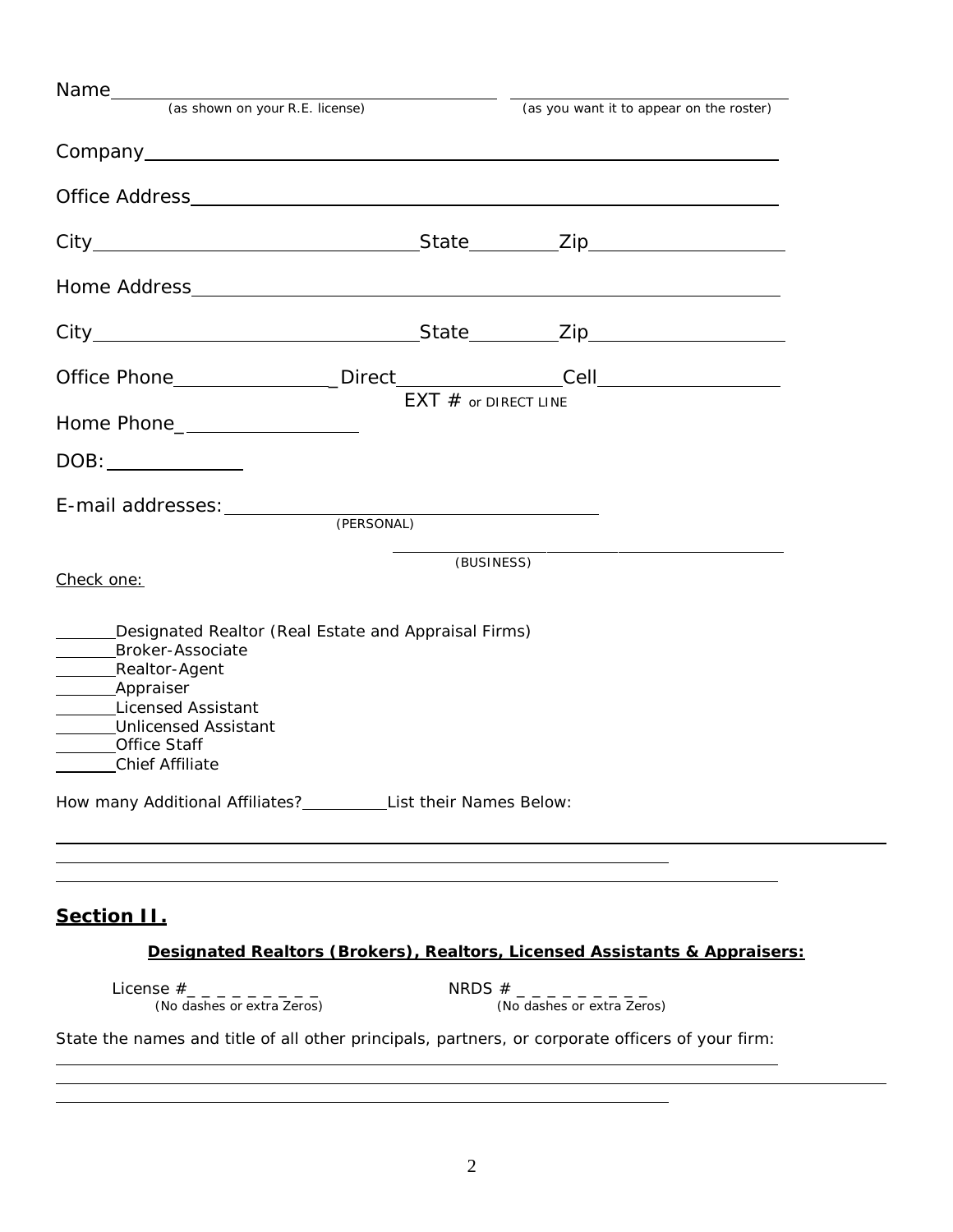| Is the office address, as stated in Section I, your principal place of busines   Yes   No                                                                                                                                                                                                                      |  |
|----------------------------------------------------------------------------------------------------------------------------------------------------------------------------------------------------------------------------------------------------------------------------------------------------------------|--|
| List the name and address of all branch offices or other real estate firms in which you are a principal,<br>partner, or corporate officer within the jurisdiction of the Association.<br><u> 1989 - Johann Stoff, deutscher Stoff, der Stoff, der Stoff, der Stoff, der Stoff, der Stoff, der Stoff, der S</u> |  |
| <u> 2000 - Andrea Andrea Andrea Andrea Andrea Andrea Andrea Andrea Andrea Andrea Andrea Andrea Andrea Andrea Andr</u>                                                                                                                                                                                          |  |
| First licensed in this state: (DATE)                                                                                                                                                                                                                                                                           |  |
| Do you hold, or have you ever held, a real estate license in any other state? If so,                                                                                                                                                                                                                           |  |
| Has your real estate license, in this or any other state, been suspended or revoked? Please                                                                                                                                                                                                                    |  |
| (Place, date, & circumstance)                                                                                                                                                                                                                                                                                  |  |
| Are you a member of any other real estate board/association (whether affiliated with NAR)? ________                                                                                                                                                                                                            |  |
|                                                                                                                                                                                                                                                                                                                |  |
| Have you participated in a Multiple Listing Service previously? _________________                                                                                                                                                                                                                              |  |
| Check if:<br>Corporation<br><b>DBA</b><br>Partnership<br>Sole Proprietor                                                                                                                                                                                                                                       |  |
| Position with Firm:<br>Corporate Officer<br>Employee<br>Independent Contractor<br>Office Manager<br>Partner<br>Principal                                                                                                                                                                                       |  |
| In what phase of real estate do you specialize?<br>Appraisal<br>Auctioneering<br>Commercial<br>Home Inspection<br>Multi-family<br>New Construction<br>Management Residential<br>Property                                                                                                                       |  |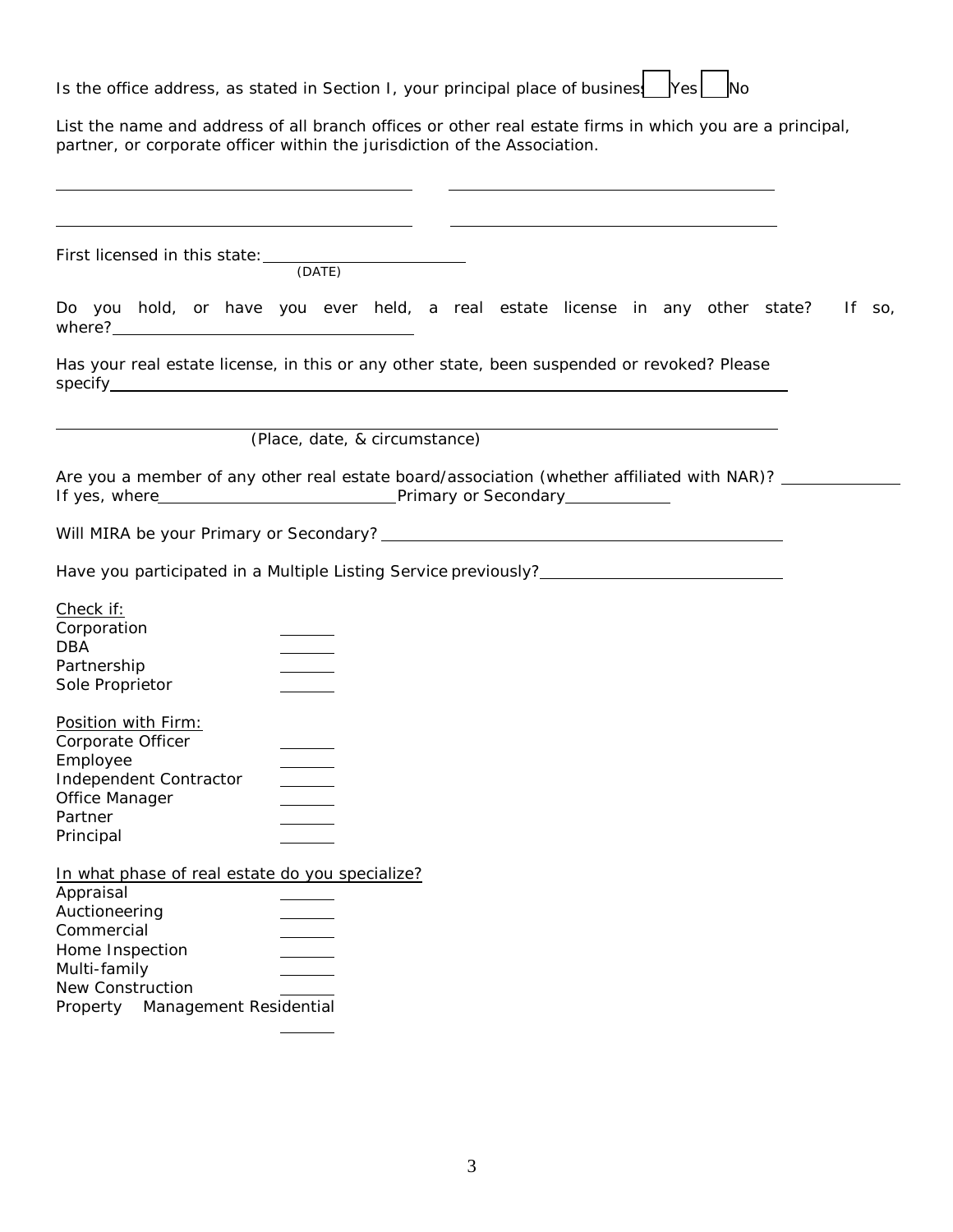IL LICENSE #: The pocket size should always be carried with you. The original should go to your Broker office.

NRDS #: Comes from The National Association of Realtors in card form.

COMMUNICATIONS: There are many avenues that we may try to contact you, if need be. Some of those forms of communications may include:

E-mail (address) Phone (cell or home) Facebook Closed Group Mobile Text Alerts

I hereby certify that the foregoing information furnished by me is true and correct, and I agree that failure to provide complete and accurate information as requested, or any misstatement of fact, may be grounds for revocation of my membership, if granted.

I agree that, if accepted for Membership in the Association, I shall pay the fees and dues as from time to time established.

I agree to allow BNAR to use all forms of communications listed above to contact me.

Date Signature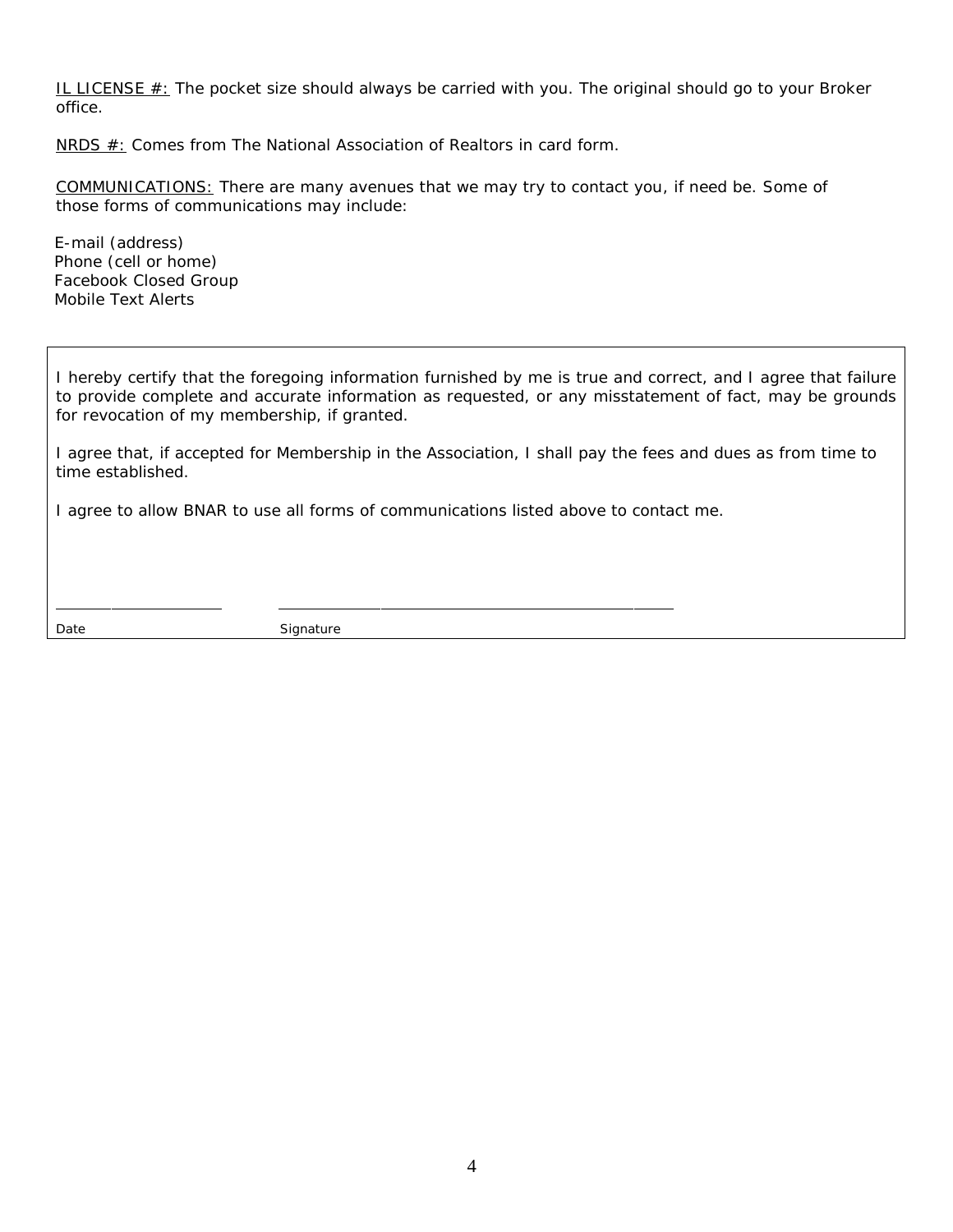# **Mid-Illinois REALTORS® Association MLS USER AGREEMENT**

**[This agreement, endorsed by the Participant (Designated Realtor), allows MLS access by a Licensee who is affiliated with the Participant and has filed an Application for Membership in the Mid-Illinois REALTORS® Association.]**

NAME:

OFFICE NAME & ADDRESS:

Cell Phone: Email Address:

I agree as a condition of using MLS services to abide by all relevant Bylaws, Rules and other obligations of use including payment of fees to the Participant. I further agree to be bound by the Code of Ethics on the same terms and conditions as Association members including the obligation to submit to ethics hearings and the duty to arbitrate contractual disputes with other REALTORS® in accordance with the established procedures of the Association. I further agree to attend the next New Member Orientation available.

I also understand that if I am found in violation of the Code of Ethics, my MLS privileges may be terminated and that I may be assessed an administrative processing fee which may be in addition to any discipline, including fines, that may be imposed.

Signature of MLS User:

Date:

As the Participant with whom the above User is affiliated, I endorse this application and specifically accept responsibility for instructing User in the proper use of the MLS System and appropriate conduct of business in accordance with MLS rules and regulations. Such instruction will include (1) security of information; (2) proper use of the MLS computer and lock box systems; (3) relationships with other MLS Participants and Users; and (4) proper completion and timely submission of MLS forms to the Association.

Signature of MLS Participant:

(Designated REALTOR®)

Date: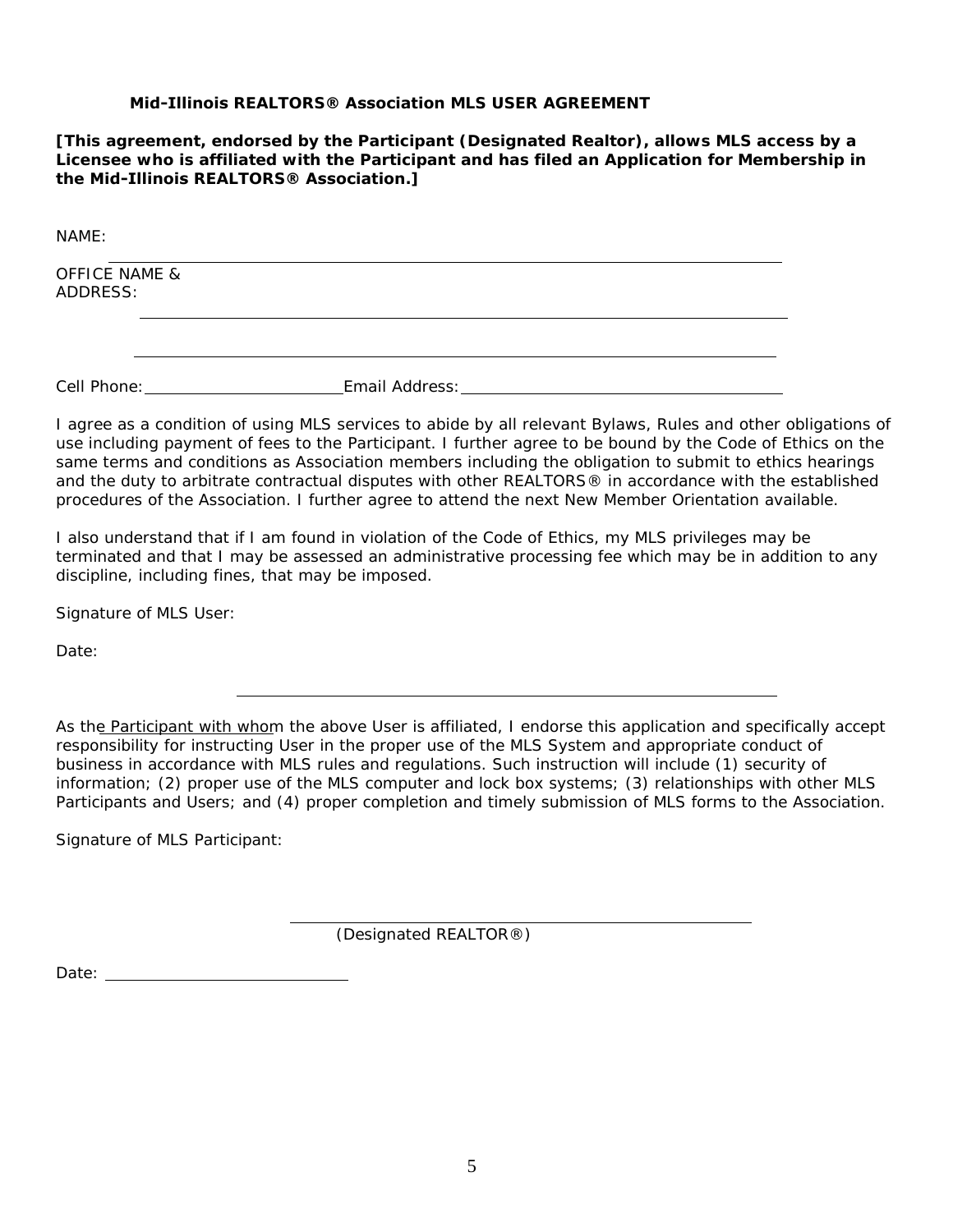**[NOTE TO ORGANIZATION: Attachment is an example acceptable to Supra. Delivery does not create a warranty or representation by Supra that the attachment is appropriate for use in all jurisdictions or covers all aspects of the sub-lessor/sub-lessee relationship between Organization and Keyholder. Consult with your own legal counsel to determine whether the attachment is appropriate for your use. All sub-lease/licenses used by Organization are subject to approval by Supra.]** 

# **ATTACHMENT 1**

IF YOU NEED A COPY OF THIS SUB-LEASE/LICENSE FOR YOUR RECORDS, PLEASE MAKE A COPY. ALL ATTACHMENTS ARE PART OF THIS SUB-LEASE/LICENSE. READ THEM BEFORE SIGNING.

# **Sub-Lease/License Agreement**

This Sub-Lease/License Agreement ("Agreement") is entered into by and between the Organization and Keyholder shown on page 4 of this Agreement on the date set forth therein.

Keyholder and Organization agree as follows:

#### **1. LEASE AND LICENSE**

a. **ActiveKEY.** If selected, Organization leases to Keyholder, and Keyholder leases from Organization, the ActiveKEY (the "ActiveKEY") (which may be new or refurbished). The equipment and software incorporated in the ActiveKEY enables Keyholder to obtain a current update code; open and perform other iBox functions; and upload property-showing data.

b. **eKEY Professional or Basic Software.** If selected, Organization grants to Keyholder, a limited non-exclusive, nontransferable, revocable sub-license for the Term to use the eKEY Professional or Basic Software (the "eKEY''). The eKEY enables Keyholder to obtain a current update code: open and perform other iBox functions; and upload property showing data. The eKEY is used with certain electronic devices ("Devices") approved by Supra. Supra may approve additional Devices during the term of the Agreement but does not provide any warranty of the performance of such Devices.

c. **iBox BT** LE. If applicable, Organization leases to Keyholder for the Term, and Keyholder agrees to lease, iBox BT LE units ("iBoxes"). In addition, Organization grants to Keyholder (i) a limited non-exclusive, non-transferable, revocable sub-license to use the Network, which is necessary for the use and operation of the iBoxes for the Term and (ii) a limited, non-exclusive, nontransferable, revocable sub-license to use the software Organization licenses from Supra for the Term.

d. **Network.** Organization grants to Keyholder (i) a limited non-exclusive, non-transferable, revocable sub-license to use the network (the "Network"), the use of which Organization licenses from UTC Fire & Security Americas Corporation, Inc. ("Supra"), which is necessary for the use and operation of the ActiveKEY or eKEY (collectively, "Key") for the Term shown on page 4 of this Agreement and (ii) a limited, non-exclusive, nontransferable, revocable sub-license to use the software Organization licenses from Supra (the "Software") for the Term.

#### **2. SERVICE**

a. The Software, the equipment incorporated in the ActiveKEYs and iBoxes (if applicable), (collectively, "Equipment"); Network; and KIM Database are collectively, "Service."

b. Keyholder understands that, in order to make the Service available to Keyholder, Organization and Supra entered into a Master Agreement that provides the terms under which Supra will provide the Service to Organization. **Keyholder understands that, if the Master Agreement is terminated** for **any reason during the Term of this Agreement, the Service will** no **longer be available to Keyholder and this Agreement will terminate in accordance with Section 12 below. Keyholder agrees that, under the terms of the Master Agreement, Organization may elect a different Service or choose to upgrade the Service at any time** during **the Term of this Agreement, which may result in an increase of the System Fee and/or the termination of this Agreement.** Except as the rights and obligations of Keyholder and Organization under this Agreement may be affected as described in the two preceding sentences, the rights and obligations between Keyholder and Organization with respect to the Service are governed solely by the terms and conditions of this Agreement. Keyholder understands that failure of Organization to perform its obligations under the Master Agreement may detrimentally affect Keyholder's use of the Service.

c. In the Master Agreement, Supra has reserved the right to discontinue any item of Equipment used in connection with the Service upon the provision of one (1) year prior written notice to Organization. If Supra discontinues any item of Equipment, the Equipment leased and licensed hereunder shall continue to be completely compatible with and shall function with the Service. If the Equipment leased is lost, destroyed or damaged, Organization may replace that Equipment with refurbished Equipment ("Replacement"), which shall be completely compatible with and shall function with the Service, and shall *offer* the same level of functionality as the Equipment currently offered.

d. Keyholder agrees to comply with the Rules and Regulations relating to the use of the Service which are set forth in the User Guide and the Rules and Regulations of Organization and/or its MLS system. By executing this Agreement, Keyholder agrees to maintain the security of the personal identification number of each piece of Equipment to prevent the use of the Equipment by unauthorized persons. Keyholder further agrees that neither the Service, nor any other Supra product used in connection with the Service (including the Equipment), is a security system. The Service is a marketing convenience key-control system, and as such, any loss of Equipment or disclosure of personal identification numbers compromises the integrity of the Service, and Keyholder agrees to use her or his best efforts to ensure the confidentiality and integrity of all components of the Service.

3. **TERM** This Agreement shall commence on the date set forth in the signature block and have a term ("Term") until the date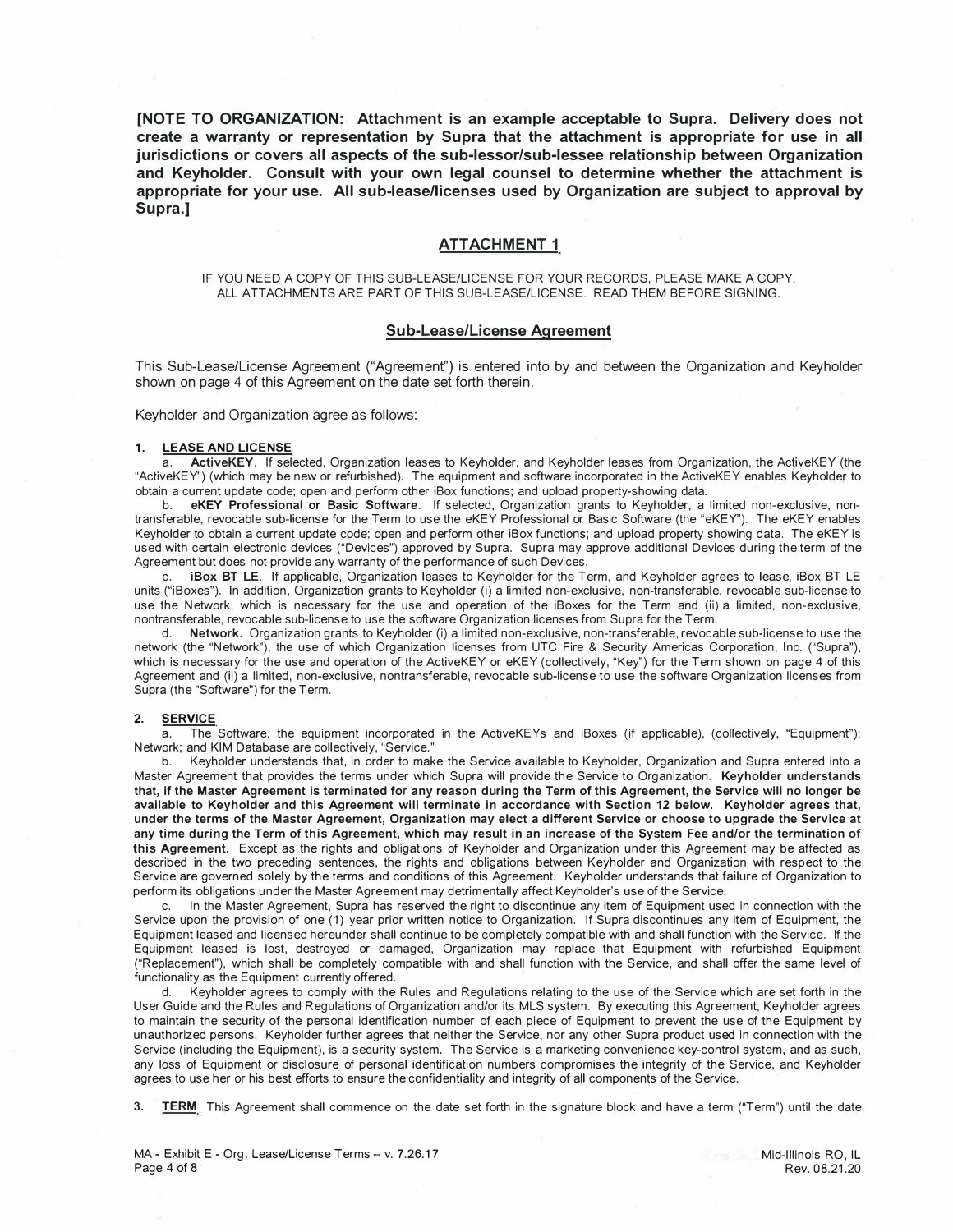shown on page 4, unless terminated earlier or extended pursuant to the provisions of this Agreement.

#### 4. PAYMENTS

a. DURING THE TERM OF THIS AGREEMENT, KEYHOLDER SHALL PAY TO ORGANIZATION A FEE FOR THE RIGHT TO USE THE SERVICE PLUS APPLICABLE TAX (THE "SYSTEM FEE"). SUCH SYSTEM FEE SHALL BE DETERMINED BY ORGANIZATION. KEYHOLDER SHALL BE ENTITLED TO TERMINATE THIS AGREEMENT IN ACCORDANCE WITH THE **PROVISIONS CONTAINED IN SECTION 12.** 

b. Keyholder shall pay the System Fee determined by the Organization upon entering this Agreement and shall pay the System Fee for all subsequent years as directed by the Organization.

c. Organization reserves the right to: (i) increase the System Fee annually, (ii) charge a key activation fee, (iii) charge a late fee for any System Fee that is not paid as directed by the Organization, and (iv) charge a fee for any payment that is returned unpaid or for insufficient funds or credit.

d. EXCEPT AS OTHERWISE PROVIDED HEREIN, KEYHOLDER'S OBLIGATION TO MAKE PAYMENTS TO OR AT THE DIRECTION OF ORGANIZATION SHALL BE ABSOLUTE, UNCONDITIONAL, NONCANCELABLE AND INDEPENDENT AND SHALL NOT BE SUBJECT TO ANY SETOFF, CLAIM OR DEFENSE FOR ANY REASON, INCLUDING ANY CLAIMS KEYHOLDER MAY HAVE RELATING TO PERFORMANCE OR FOR LOSS OR DAMAGE OF OR TO THE SERVICE OR THE EQUIPMENT OR ANY REPLACEMENTS.

5. TITLE AND USE The Service, including all its components, and the Equipment (except iBoxes), are and shall at all times remain the property of Supra. All additions and upgrades to the Software shall become part of the Software and shall, without further act, become the property of Supra. The Software and all applicable rights in patents, copyrights, trade secrets, and trademarks, are and shall at all times remain the property of Supra.

#### **6. RISK OF LOSS: RETURN** OF **EQUIPMENT**

a. No loss, damage or destruction to the Equipment shall relieve Keyholder of any obligation under this Agreement, except to the extent any such loss, damage or destruction is directly caused by the negligence of Organization. The cost for replacing Equipment that is lost, damaged or destroyed and the damages to be paid by Keyholder for failing to return the Equipment upon termination of this Agreement is: **Active KEY• \$249.00.** Replacements may be refurbished Equipment.

b. At the expiration of the Term, Keyholder, at Keyholder's expense and risk, shall immediately return or cause the return to Organization to such location as Organization shall specify, the ActiveKEY and all Software and any components included within the Service that have been leased or licensed to Keyholder pursuant to this Agreement. The ActiveKEY and components used in connection with the Service shall be returned in good condition, repair and working order, ordinary wear and tear excepted.

# 7. **REPRESENTATIONS AND COVENANTS** Keyholder covenants and agrees:

a. If Keyholder misuses the Service or any component thereof, including without limitation, use of the Service in violation of the User Guide, and a third party brings an action against Organization and/or Supra relating to such misuse, Keyholder agrees to indemnify, defend and hold harmless Organization and/or Supra, and their respective directors, officers, agents, representatives, employees, successors and assigns, from and against any and all claims, demands, actions, losses, damages, injuries, obligations, liabilities and costs and expenses of every kind or nature (including reasonable attorneys' fees, whether incurred at the trial or appellate level, in an arbitration proceeding, in bankruptcy, including without limitation, any adversary proceeding, contested matter or motion or otherwise) incurred by Organization and/or Supra in such proceeding.

b. That neither Organization nor Supra shall be liable for any compensatory, indirect, incidental, consequential, **punitive, reliance or special damages, including, without limitation, damages for lost profits, advantage, savings or revenues of any kind or increased cost of operations, arising out of the use or inability to use the Service for any purpose whatsoever whether or not Keyholder has been advised of the possibility of such damages.** 

c. That Keyholder will not (i) use or gain access to the source code for the Software; (ii) alter, reproduce, modify, adapt, translate, reverse engineer, de-compile, disassemble or prepare derivative works based upon the Software; or (iii) provide or otherwise make available the Software or any part or copies thereof to any third party.

d. To provide Organization and Supra with written notice of any legal proceeding or arbitration in which Keyholder is named as a defendant and that alleges defects in the Equipment within five (5) days after Keyholder receives written notice of such action. The obligations set forth in this Section shall survive termination of this Agreement.

#### **8. DEFAULT**

a. Each of the following events shall be an Event of Default by Keyholder under this Agreement: (i) Keyholder's failure to pay, for any reason, any amount required under this Agreement within fifteen (15) days after the date that such payment is due; or (ii) the commencement of either an involuntary or voluntary action under any bankruptcy, insolvency or other similar law of the United States of America or any state thereof or of any other country or jurisdiction with respect to Keyholder; provided, however, that the commencement of any involuntary case or proceeding will not be an Event of Default under this Agreement if such case or proceeding is dismissed within sixty (60) days after it was commenced.

b. An Event of Default by Organization under this Agreement will occur upon the termination for any reason of the Master Agreement.

#### **9. RIGHTS AND REMEDIES**

a. Upon the occurrence of an Event of Default by Keyholder, Organization may, at its sole option and without limitation or election as to other remedies available under this Agreement or at law or in equity, exercise one or more of the following remedies: (i) terminate this Agreement and demand the return of any Equipment and Software to Organization; (ii) terminate one or both of Keyholder's sub-licenses to use the Network and to use the Software; (iii) direct Supra to deactivate Keyholder's access to the Service or any component of the Service; (iv) bill the Keyholder for any outstanding amounts owed under this Agreement, including any applicable liquidated damages for the failure to return the Equipment; and/or (v) take any and all actions necessary to collect all amounts currently due and owing under this Agreement, including any and all costs and expenses of every kind or nature (including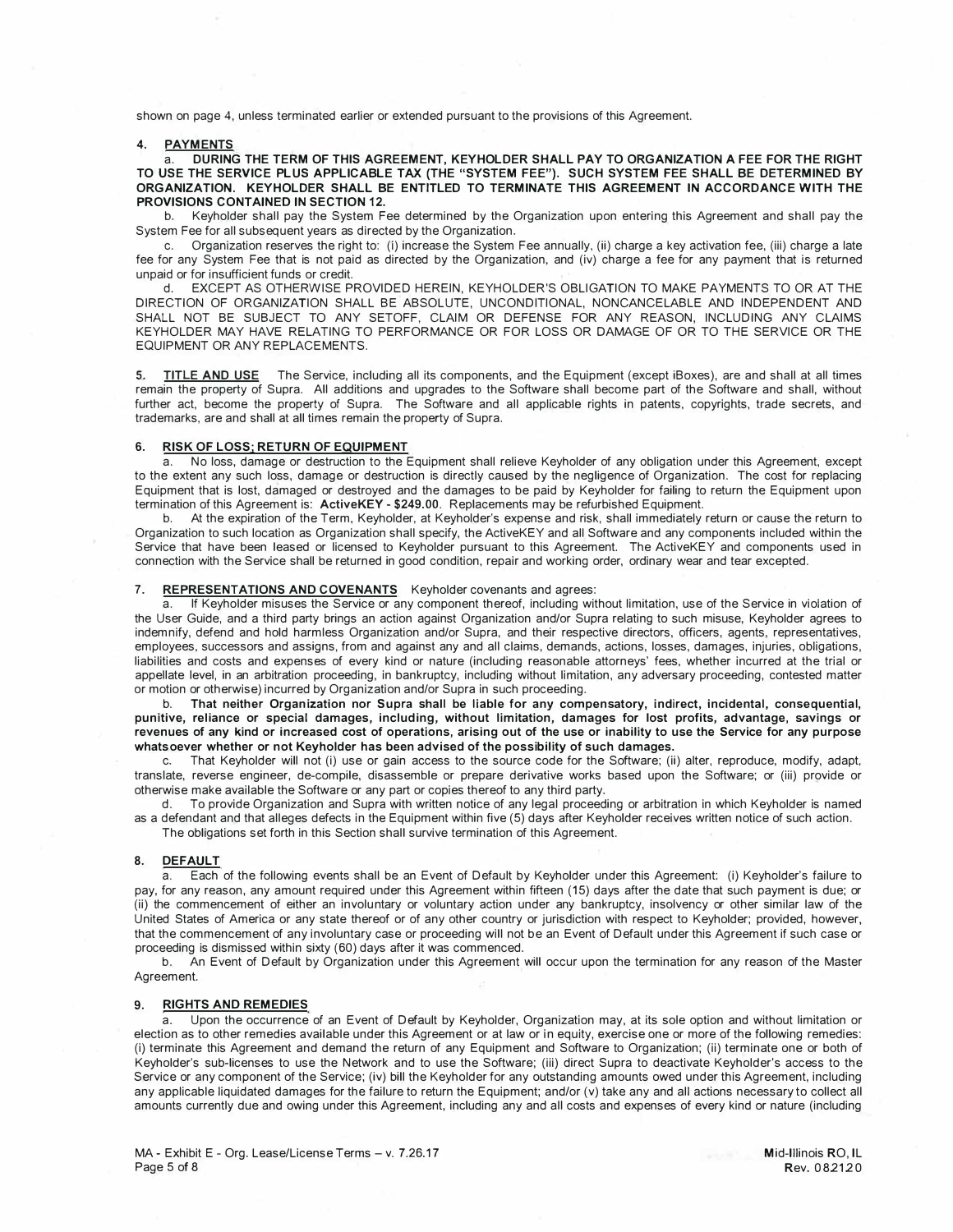reasonable attorneys' fees, whether incurred at the trial or appellate level, in an arbitration proceeding, or in bankruptcy, including any adversary proceeding, contested matter or motion, or otherwise) incurred by Organization in connection with the exercise of its rights and remedies under this Agreement.

b. Upon the occurrence of an Event of Default by Organization or termination of this Agreement, all of Keyholder's obligations under this Agreement shall terminate, except that Keyholder shall be required to return the Equipment and Software to Organization and to pay Organization any outstanding amounts owed under this Agreement, including any damages for the failure to return the Equipment and Software.

c. If Organization deactivates the Service because of a default by Keyholder under this Agreement, but does not otherwise terminate this Agreement, Keyholder will be entitled to seek to have the Service reactivated. In order to so, Keyholder shall be required to cure any and all existing defaults, and to pay any and all outstanding amounts owed under this Agreement and the reasonable costs and attorneys' fees incurred by Organization in connection with collecting under this Agreement. After confirmation of the curing of such defaults and the receipt of payment of such amounts, Organization shall direct Supra to reactivate the Equipment within twenty-four (24) hours.

d. In the event that Organization institutes any action for the collection of amounts due and payable hereunder, Keyholder shall pay, in addition to the amounts due and payable under this Agreement, all reasonable costs and attorneys fees incurred by Organization in connection with collecting under this Agreement. Keyholder expressly waives all rights to possession or use of the Service or the Equipment or any component thereof after the occurrence of an Event of Default, and waives all claims or losses caused by or related to any repossession or termination of use.

e. Organization's failure or delay in exercising any right or remedy under this Agreement shall not operate as a waiver thereof or of any subsequent breach or of such right or remedy. Organization's rights and remedies are cumulative, not exclusive, and no exercise of any remedy shall preclude the exercise of another remedy.

10. **ARBITRATION: LITIGATION** Any controversy or claim arising out of or relating to this Agreement shall be resolved by binding arbitration in accordance with the rules of the American Arbitration Association or such other rules as may be agreed to by the parties. The arbitration shall be conducted in a location mutually agreed to by the parties. If the parties fail to agree on the location of the arbitration within thirty (30) days after either party requests arbitration, the arbitration shall be conducted in the city where Organization is located; provided that either party shall be entitled to participate in such arbitration by video conference or teleconference. The substantially prevailing party in any arbitration under this Agreement shall be entitled to recover from the other as part of the arbitration award reasonable costs and attorney's fees. Any arbitration award may be enforced by a court of competent jurisdiction in accordance with applicable law. In the event that legal action to enforce the arbitration award is necessary, the substantially prevailing party shall be entitled to recover its reasonable costs and attorney's fees in such action or any appeals.

11. **NOTICES** All notices hereunder shall be sent by (i) hand-delivery, (ii) facsimile, (iii) certified mail, return receipt requested, postage prepaid, or (iv) overnight delivery service, to the party being notified at its address set forth in the signature block of this Agreement, or to such other address as a party shall subsequently specify to the other party in writing. Notices shall be deemed to have been delivered when received, if hand-delivered or sent by facsimile or certified mail, three (3) days after the day deposited in the mail; or one (1) day after the day deposited with an overnight delivery service.

#### 12. **TERMINATION**

a. Keyholder may terminate this Agreement at any time by returning the Equipment and Software to Organization and paying Organization any amounts owing prior to such termination, including (i) any applicable damages for the failure to return the Equipment and Software as set forth in Section 6(a) hereof, and (ii) any System Fees owing prior to such termination which remain unpaid. Upon termination, System Fees that would have become owing after the date of termination of this Agreement are released and discharged by Organization.

b. Organization may terminate this Agreement upon termination of the Master Agreement for any reason, including without limitation, a default by Organization under the Master Agreement or an upgrade of the Service by Organization. Upon termination, Keyholder shall be obligated to satisfy the obligations in Section 12(a).

c. In the event that Keyholder fails to return all Equipment leased to Keyholder upon termination of this Agreement or at the expiration of the Term, Keyholder agrees to pay to Organization, as liquidated damages for such failure to return the Equipment, the amount set forth in Section 6(a).

d. In addition, Keyholder shall not be entitled to any refund of any unused portion of the System Fee for use of the Service previously paid.

13. WARRANTY The Equipment and Software are warranted by Supra against defects in workmanship and/or materials, to be fit for the intended purpose and to conform in all material respects to its written specifications for the term of the Agreement. Supra shall, without charge, repair or replace such defective or nonconforming component for the term of the Agreement. Keyholder must return any defective system component under warranty to Organization at Keyholder's sole cost and expense and Organization shall provide all repaired or replacement Equipment to Keyholder. This warranty does not extend to any damage caused by accident, abuse, neglect or misuse of system components. Keyholder agrees to cooperate with Organization and Supra by performing diagnostic tests provided to Keyholder when Keyholder initially seeks warranty service.

#### **14. GENERAL PROVISIONS**

a. This Agreement constitutes the entire agreement between Organization and Keyholder relating to the Agreement of Equipment and use of the Service.

b. Provided that Keyholder has returned to Organization all keys previously leased by Organization to Keyholder, all prior leases between Organization and Keyholder for such keys are terminated effective as of the parties' execution of this Agreement.

This Agreement may be executed in a number of counterparts, each of which will be deemed an original and when taken together shall constitute one agreement.

d. Any waiver or consent by any party to any breach by the other, whether express or implied, shall not constitute a consent to or waiver of any other or subsequent breach.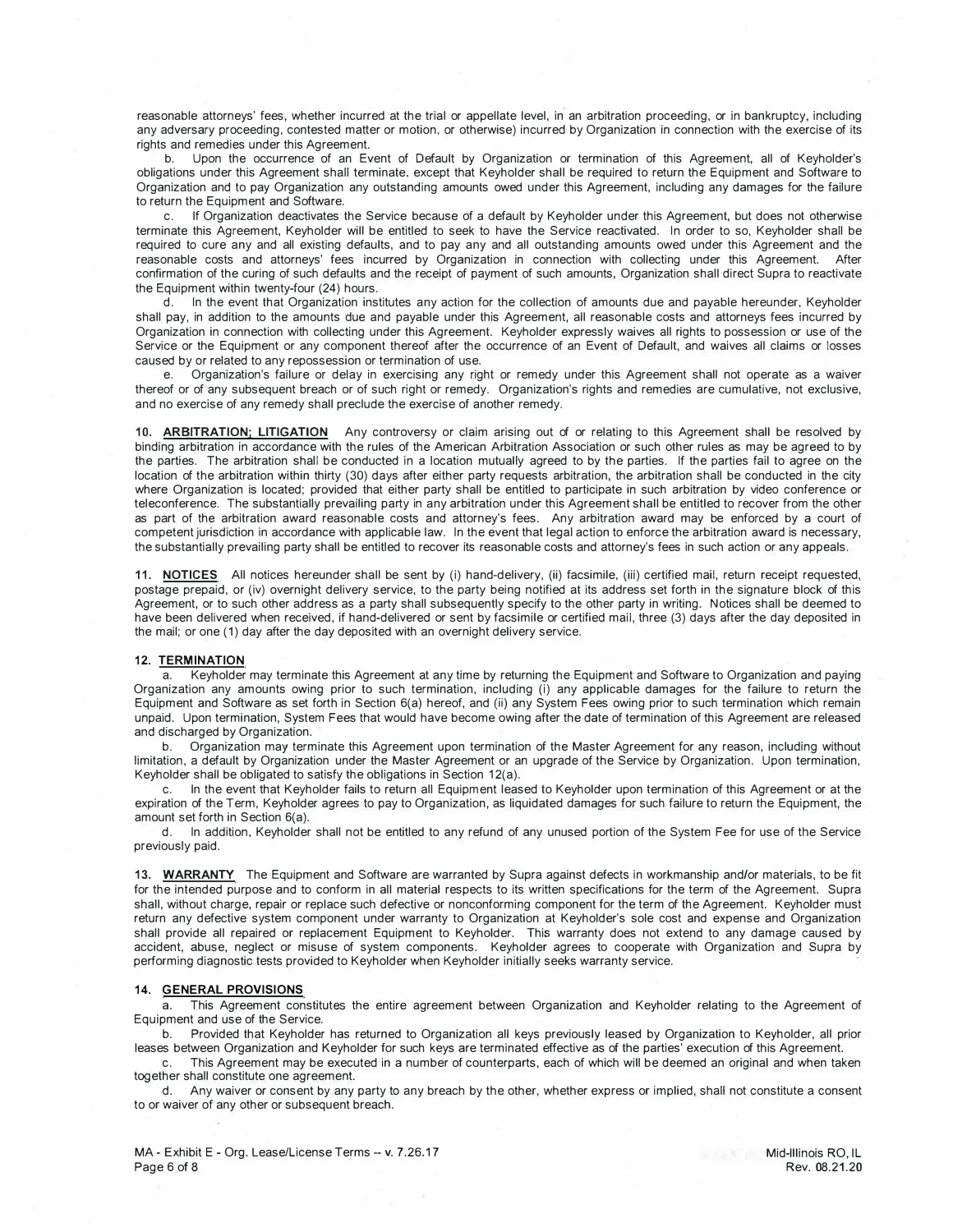e. All agreements, representations and warranties contained in this Agreement shall survive the expiration or other termination of this Agreement.<br>f If any provision of

f. If any provision of this Agreement is unenforceable, such unenforceability shall not affect the enforceability of the remaining provisions of this Agreement.

g. This Agreement shall be governed by the laws of the State in which Organization is located.

h. This Agreement shall be binding upon and inure to the benefit of Organization, and its successors and assigns, and Keyholder and its permitted successors and assigns.

## **[CONTINUED ON FOLLOWING PAGE]**

This is a legal document. Execution of this Agreement, including the preceding 3 pages in addition to this page, shall obligate the parties to perform as provided herein.

# **Sub-Lease/License Agreement - Page 4**

## **Mid-Illinois REALTORS® Association**

# **SIGNATURES:**

**IN** WITNESS WHEREOF, the parties have caused this Agreement to be duly executed as of the date set forth herein.

#### **For Keyholder: For Organization:**

| Printed                                                                                                        | Title: Title: The Communication of the Communication of the Communication of the Communication of the Communication of the Communication of the Communication of the Communication of the Communication of the Communication o |
|----------------------------------------------------------------------------------------------------------------|--------------------------------------------------------------------------------------------------------------------------------------------------------------------------------------------------------------------------------|
|                                                                                                                |                                                                                                                                                                                                                                |
| Mailing                                                                                                        |                                                                                                                                                                                                                                |
| City, State,                                                                                                   |                                                                                                                                                                                                                                |
| Email                                                                                                          |                                                                                                                                                                                                                                |
| Phone                                                                                                          |                                                                                                                                                                                                                                |
| Date: 2008 - 2009 - 2009 - 2009 - 2009 - 2009 - 2009 - 2009 - 2009 - 2009 - 2009 - 2009 - 2009 - 2009 - 2009 - |                                                                                                                                                                                                                                |
|                                                                                                                |                                                                                                                                                                                                                                |
|                                                                                                                |                                                                                                                                                                                                                                |

# **TERM OF AGREEMENT:**

The term of this Agreement commences on the date set forth in the signature block and ends on \_\_\_\_\_\_\_\_\_\_\_\_\_\_ unless terminated earlier as provided in Section 12 of the Agreement.

### **LEASED AND LICENSED PRODUCT INFORMATION:**

**Returned Key Serial #:** 

**New Key Serial #:** 

MA - Exhibit E - Org. Lease/License Terms - v. 7.26.17 Page 7 of 8

Mid-Illinois RO, IL Rev. 08.21.20